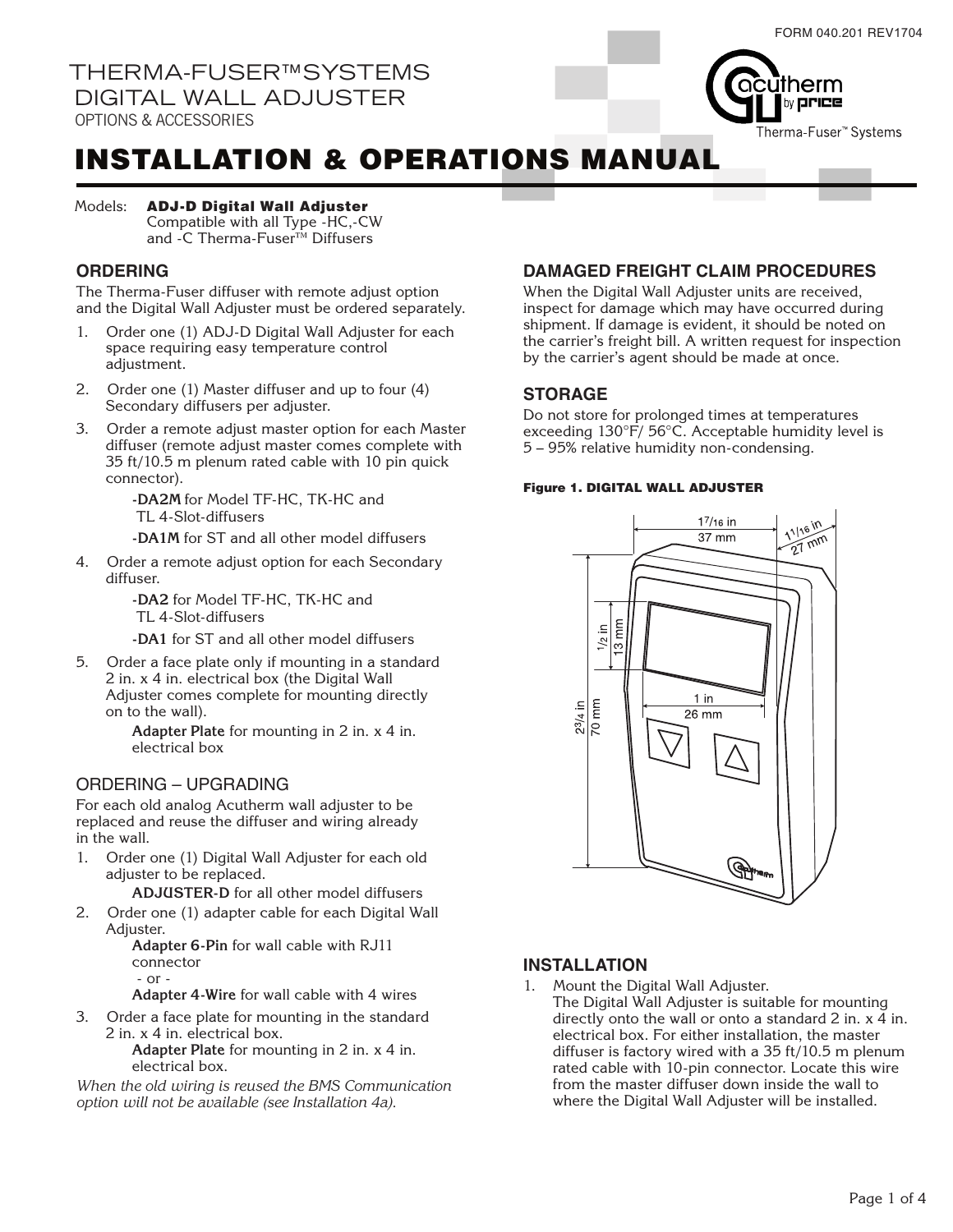#### Fig. 2 – Direct To Wall Installation



1a. To mount directly to the wall *(see Fig. 2)*, use the back of the digital wall adjuster as a template to locate the holes. Drill a 9/16 in./14 mm hole for the wiring to pass through (if this is not enough space, the hole may be enlarged vertically upwards but should not be enlarged vertically downward or horizontally to either side). For drywall installation drill two 3/16 in./5 mm holes, insert the plastic wall anchors (included) and attach the base of the digital wall adjuster using the screws provided.

#### Fig. 3 – Electrical Box Installation



- 1b. To mount in a 2 in. x 4 in. electrical box *(see Fig. 3)* first remove the base of the adjuster. Locate the base of the adjuster in the hole in the face plate and use the screws provided to attach the cover of the adjuster. Attach the face plate to the electrical box (by others) with the screws provided.
- 2. Configure Digital Wall Adjuster Settings. There are four (4) dip switches *(see Fig. 4)* on the board of the adjuster that should be checked and adjusted if required. Switch 1 sets the diffuser model and should **only be switched down for Model ST diffusers.** Switch 2 changes the units of measurement for the set point display from °F to °C.

Communication with a Building Management System (BMS) is activated with switch 3 and switch 4 enables the numerical display of the set point.

*After making dip switch adjustments it is necessary to cycle the power to the adjuster off and then on again for the changes to take effect.*

#### Fig. 4 – Configure Settings



| Switch | Purpose            | Up         | Down |
|--------|--------------------|------------|------|
|        | Model Select       | TF, TK, TL | ST   |
| 2      | Temp. Display      | °F         | °€   |
| 3      | <b>BMS Commun.</b> | Off        | On   |
|        | Set Point Display  | Off        | ωu   |
|        |                    |            |      |

*Keep dip switch 3 in the up (off) position to prevent accidental adjustment unless the adjuster has been wired (See Fig. 6) to a BMS.*

3. Wire Master Diffuser. 24VAC ±2VAC power is required for the Digital Wall Adjuster to operate. Connect 24VAC to terminals 1 and 2 in the terminal box on the side of the Master diffuser *(see Fig. 5 and Fig. 6)*.

### Fig. 5 – Terminal Box

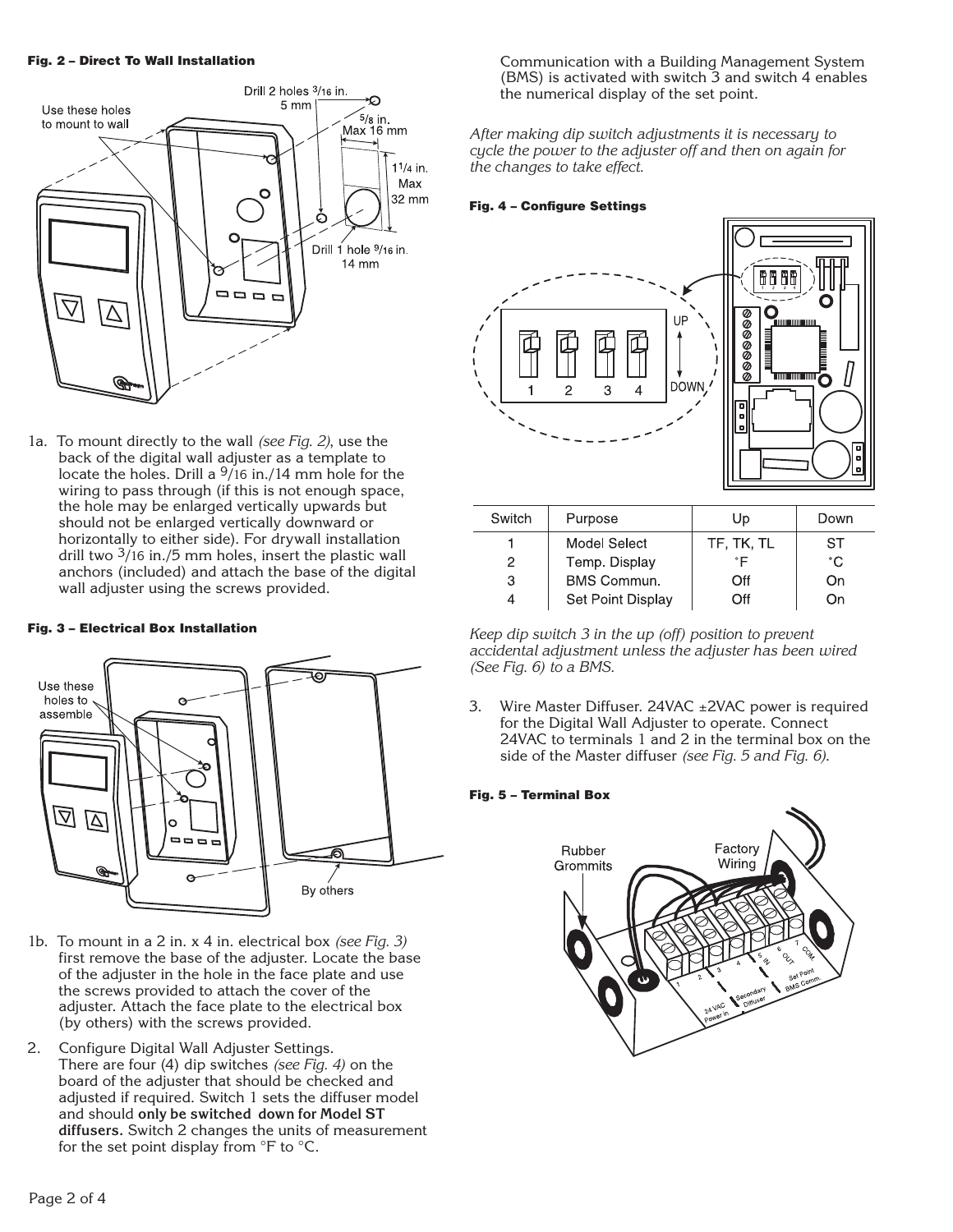4a. Optional BMS Interface. The option of interfacing through a protocol independent 0-2VDC analog signal is built in to the Digital Wall Adjuster. To activate this option, dip switch 3 must be switched down *(see Fig. 4)* and terminals 5, 6 and 7 connected to the BMS system *(see Fig. 5 and 6)*. A 0-2VDC input signal to terminal 5 will adjust the set point and a 0-2VDC output signal from terminal 6 indicates the set point (see Table 1).

*When the BMS interface is active, adjustment with the buttons on the face of the unit is still possible. The last adjustment of the set point, whether by BMS or occupant, will set the control temperature.*

#### Table 1 – Set Point Temperature

| <b>Volts DC±0.10</b> | <b>Set Point Temperature</b>     |  |
|----------------------|----------------------------------|--|
| 0.00                 | $68^{\circ}$ F / 20 $^{\circ}$ C |  |
| 0.25                 | $69^{\circ}$ F / 20 $^{\circ}$ C |  |
| 0.50                 | $70^{\circ}$ F / 21 $^{\circ}$ C |  |
| 0.75                 | 71°F / 21°C                      |  |
| 1.00                 | 72°F / 22°C                      |  |
| 1.25                 | 73°F / 22°C                      |  |
| 1.50                 | 74°F / 23°C                      |  |
| 1.75                 | $75^{\circ}$ F / 23 $^{\circ}$ C |  |
| 2.00                 | 76°F / 24°C                      |  |

CAUTION: The Digital Wall Adjuster is a floating device and should not be connected to a controller with input/output that are earth grounded.

- 4b. Optional Secondary Diffuser(s).
- Up to 4 Secondary diffusers may be connected to the Master diffuser *(see Fig. 6)*. The Digital Wall Adjuster will control the set point to all the diffusers wired up to terminals 3 and 4 *(see Fig. 5)*. The set point for the Secondary diffusers will be the same as that set for the Master diffuser.

## TROUBLESHOOTING

- 1. Check that the diffuser set points are adjusted to 76°F/24.5°C for both heating and cooling.
- 2. Inspect the wiring at the terminal box on the Master diffuser:
	- A. Check for bad connections at terminals.
	- B. Check for loose push connections in wiring between terminal block and heater.
- 3. Inspect contact between heaters and thermostat(s) located in the Therma-Fuser diffuser. If contact is loose tighten the shrink tubing by heating it.
- 4. Check the incoming power at the terminal box on the Master diffuser. Power across terminals 1 and 2 *(see Fig. 5)* should be 24VAC ±2VAC. If the power is out of tolerance:
	- A. Check for proper sizing of transformer and correct primary voltage.
	- B. Check for excessive voltage drop between transformer and Master diffuser.
- 5. Adjust the set point up to the warmest setting  $(76^{\circ}F/24^{\circ}C)$  and measure the DC voltage across terminals 3 and 4. Voltage should be less than 1VDC.
- 6. Adjust the set point down to the coolest setting (68°F/20°C) and measure the DC voltage across terminals 3 and 4. Voltage should be 11-14 VDC (15- 18 VDC for Model ST diffusers).
- 7. Remove wires from terminals 3 and 4 *(see Fig 5)* in the terminal box on the Master diffuser. Separate the wires connected to the heater(s) (they exit down through the housing of the diffuser) from the wires coming from the wall adjuster. Measure resistance across the wires connected to the heaters. Resistance should be:
	- A. 500  $\Omega$  ± 50  $\Omega$  for Model TF-HC, TK-HC and 4-slot linear diffusers.
	- B. 1000  $\Omega$  ± 100  $\Omega$  for all other diffusers.

## Two Year Warranty

*Acutherm warrants that its Digital Wall Adjuster, exclusive of any options and accessories (whether factory or field installed) shall be free from defective material or workmanship for a period of two (2) years from the date of shipment and agrees to repair or replace, at its option, any parts that fail during said two (2) year period due to any such defects which would not have occurred had reasonable care and proper usage and all parts and controls remain unaltered. Acutherm makes NO WARRANTY OF MERCHANTABILITY OF PRODUCTS OR OF THEIR FITNESS FOR ANY PURPOSE OR ANY OTHER EXPRESS OR IMPLIED WARRANTY WHICH EXTENDS BEYOND THE LIMITED WARRANTY ABOVE. ACUTHERM'S LIABILITY FOR ANY AND ALL LOSSES AND DAMAGES RESULTING FROM DEFECTS SHALL IN NO EVENT EXCEED THE COST OF REPAIR OR REPLACEMENT OF PARTS FOUND DEFECTIVE UPON EXAMINATION BY ACUTHERM. IN NO EVENT SHALL ACUTHERM BE LIABLE FOR INCIDENTAL, INDIRECT OR CONSEQUENTIONAL DAMAGES OR DAMAGES FOR INJURY TO PERSONS OR PROPERTY. Acutherm shall not be responsible for freight to or from its plant in connection with the inspection, repair or replacement of parts under the terms of this limited warranty nor for cost of removal or installation.*